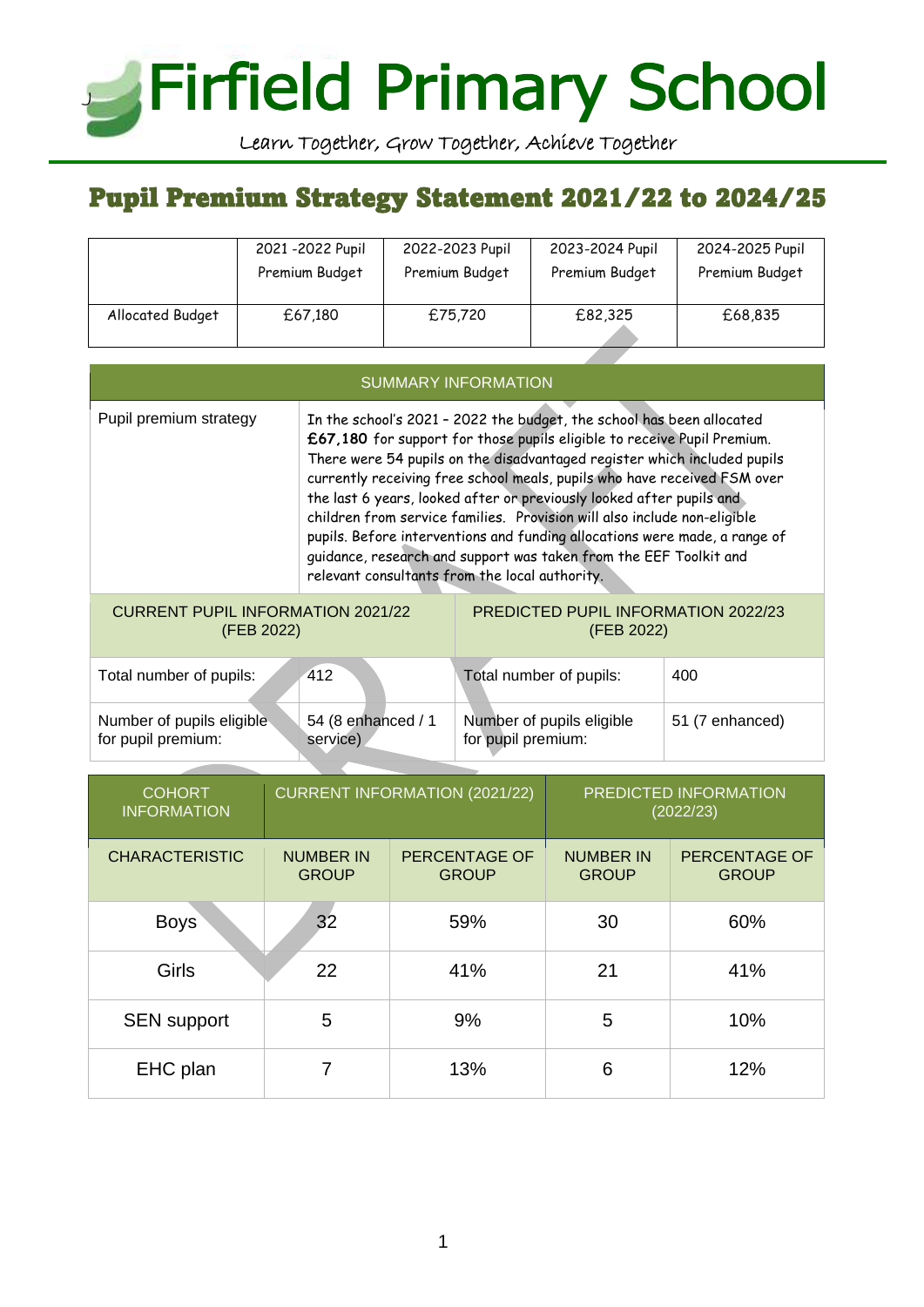## **Assessment data**

| <b>EYFS</b>                                              |                                     |        |                 |                          |                |                |
|----------------------------------------------------------|-------------------------------------|--------|-----------------|--------------------------|----------------|----------------|
| 2020/21                                                  | <b>Pupils</b>                       | All    | <b>National</b> | Data from previous years |                |                |
| No assessments<br>available for 19/20<br>due to Covid-19 | eligible for<br>pupil<br>premium(5) | pupils | average         | 2016-17<br>(5)           | 2017-18<br>(4) | 2018-19<br>(6) |
| Good level of<br>development(GLD)                        | 20%                                 | 54%    | 72%             | 20%                      | 25%            | 17%            |
| Reading                                                  | 60%                                 | 66%    | 77%             | 20%                      | 25%            | 17%            |
| Writing                                                  | 40%                                 | 54%    | 74%             | 20%                      | 25%            | 17%            |
| Number                                                   | 20%                                 | 65%    | 80%             | 20%                      | 25%            | 17%            |
| Shape, Space &<br><b>Measures</b>                        | 20%                                 | 70%    | 82%             | 20%                      | 25%            | 17%            |

#### YEAR 1 & 2 PHONICS SCRENING CHECK

| Pupils eligible      | All pupils   | Data from previous years<br>National average |                |                |                |
|----------------------|--------------|----------------------------------------------|----------------|----------------|----------------|
| for pupil<br>premium |              |                                              | 2016-17<br>(2) | 2017-18<br>(4) | 2018-19<br>(6) |
| 60%                  | 93% (Year 2) | 79%                                          | 100%           | 25%            | 50%            |

END OF KS1

| 2020/21<br>No assessments                                                  | Pupils eligible<br>for pupil<br>premium | Pupils not eligible for<br>pupil premium            |                                      | Data from previous years |                |                |
|----------------------------------------------------------------------------|-----------------------------------------|-----------------------------------------------------|--------------------------------------|--------------------------|----------------|----------------|
| available for 19/20<br>due to Covid-19                                     | (Year 2 2021)                           | School<br>average<br>(Year 2 - 2021<br>school data) | <b>National</b><br>average<br>(2019) | 2016-17<br>(3)           | 2017-18<br>(2) | 2018-19<br>(6) |
| % achieving expected<br>standard or above in<br>reading, writing and maths | 30%                                     | 68%                                                 | 65%                                  | 0%                       | 50%            | 33%            |
| % achieving expected<br>standard or above in<br>reading.                   | 40%                                     | 80%                                                 | 75%                                  | 33%                      | 100%           | 33%            |
| % achieving expected<br>standard or above in writing                       | <b>30%</b>                              | 73%                                                 | 69%                                  | 0%                       | 100%           | 33%            |
| % achieving expected<br>standard or above in maths                         | 30%                                     | 71%                                                 | 76%                                  | 33%                      | 50%            | 50%            |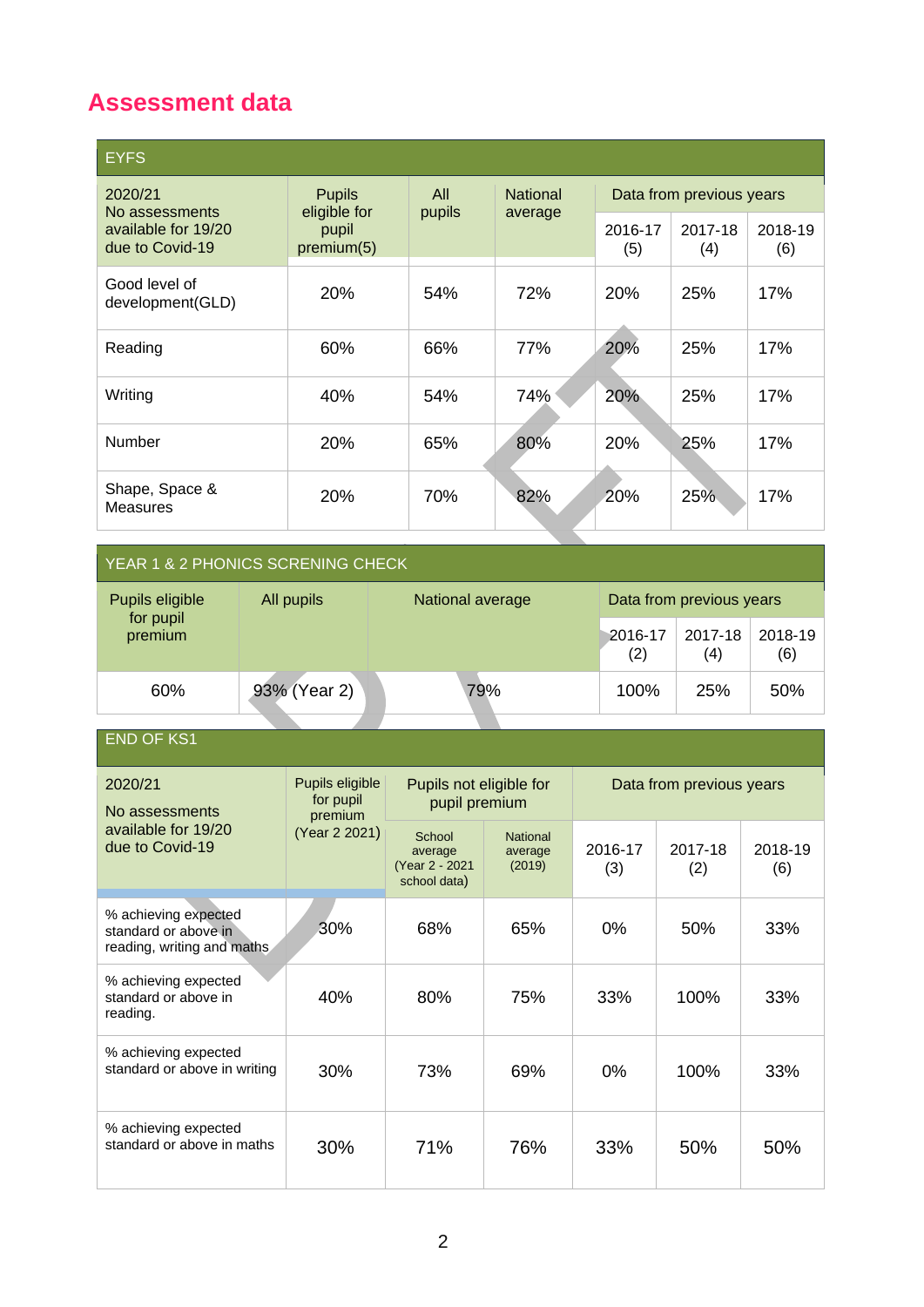| <b>END OF KS2</b>                                                             |                                        |                                                     |                                                      |                          |                |                |
|-------------------------------------------------------------------------------|----------------------------------------|-----------------------------------------------------|------------------------------------------------------|--------------------------|----------------|----------------|
|                                                                               | <b>Pupils</b><br>eligible<br>for pupil | Pupils not eligible for pupil<br>premium            |                                                      | Data from previous years |                |                |
|                                                                               | premium<br>(Year 6<br>2021)            | School<br>average<br>(Year 6 - 2021<br>school data) | <b>National</b><br>average<br>$(AII - 2019)$<br>Dis) | 2016-17<br>(5)           | 2017-18<br>(7) | 2018-19<br>(5) |
| % achieving expected<br>standard or above in<br>reading, writing and<br>maths | 75%                                    | 78%                                                 | 65%<br>(51%)                                         | $0\%$                    | 86%            | 60%            |
| % achieving expected<br>standard or above in<br>reading.                      | 100%                                   | 82%                                                 | 73%<br>(62%)                                         | 20%                      | 86%            | 60%            |
| % achieving expected<br>standard or above in<br>writing                       | 75%                                    | 80%                                                 | 78%<br>(68%)                                         | 60%                      | 60%            | 100%           |
| % achieving expected<br>standard or above in<br>maths                         | 100%                                   | 83%                                                 | 79%<br>(67%)                                         | 60%                      | 100%           | 60%            |

This statement details our school's use of pupil premium (and recovery premium for the 2021 to 2022 academic year) funding to help improve the attainment of our disadvantaged pupils.

It outlines our pupil premium strategy, how we intend to spend the funding in this academic year and the effect that last year's spending of pupil premium had within our school.

### **School overview**

| <b>Detail</b>                                                              | <b>Data</b>                                        |
|----------------------------------------------------------------------------|----------------------------------------------------|
| School name                                                                | <b>Firfield Primary School</b>                     |
| Number of pupils in school                                                 | 412                                                |
| Proportion (%) of pupil premium eligible pupils                            | 13.1% (54)                                         |
| Academic year/years that our current pupil<br>premium strategy plan covers | 2021/2022 to<br>2024/2025                          |
| Date this statement was published                                          | <b>March 2022</b>                                  |
| Date on which it will be reviewed                                          | September 2022                                     |
| Statement authorised by                                                    | James Yellop, Headteacher                          |
| Pupil premium lead                                                         | James Yellop, Headteacher                          |
| Governor                                                                   | <b>James Stafford</b><br><b>Chair of Governors</b> |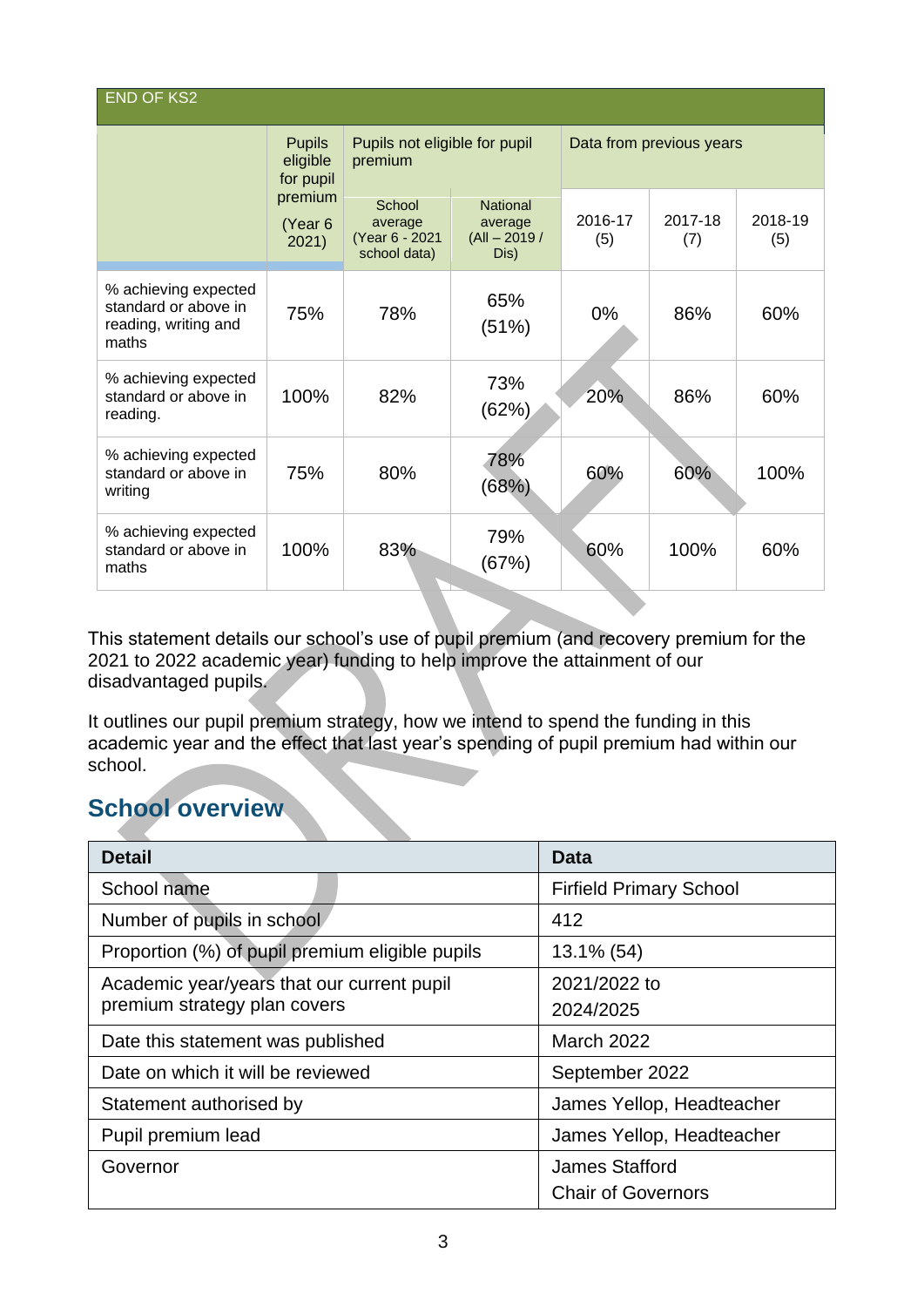# **Funding overview**

| <b>Detail</b>                                                                             | <b>Amount</b> |
|-------------------------------------------------------------------------------------------|---------------|
| Pupil premium funding allocation this academic year                                       | £67,180       |
| Recovery premium funding allocation this academic year                                    | £6,813        |
| Pupil premium funding carried forward from previous<br>years (enter £0 if not applicable) | £0            |
| Total budget for this academic year                                                       | £73,993       |
|                                                                                           |               |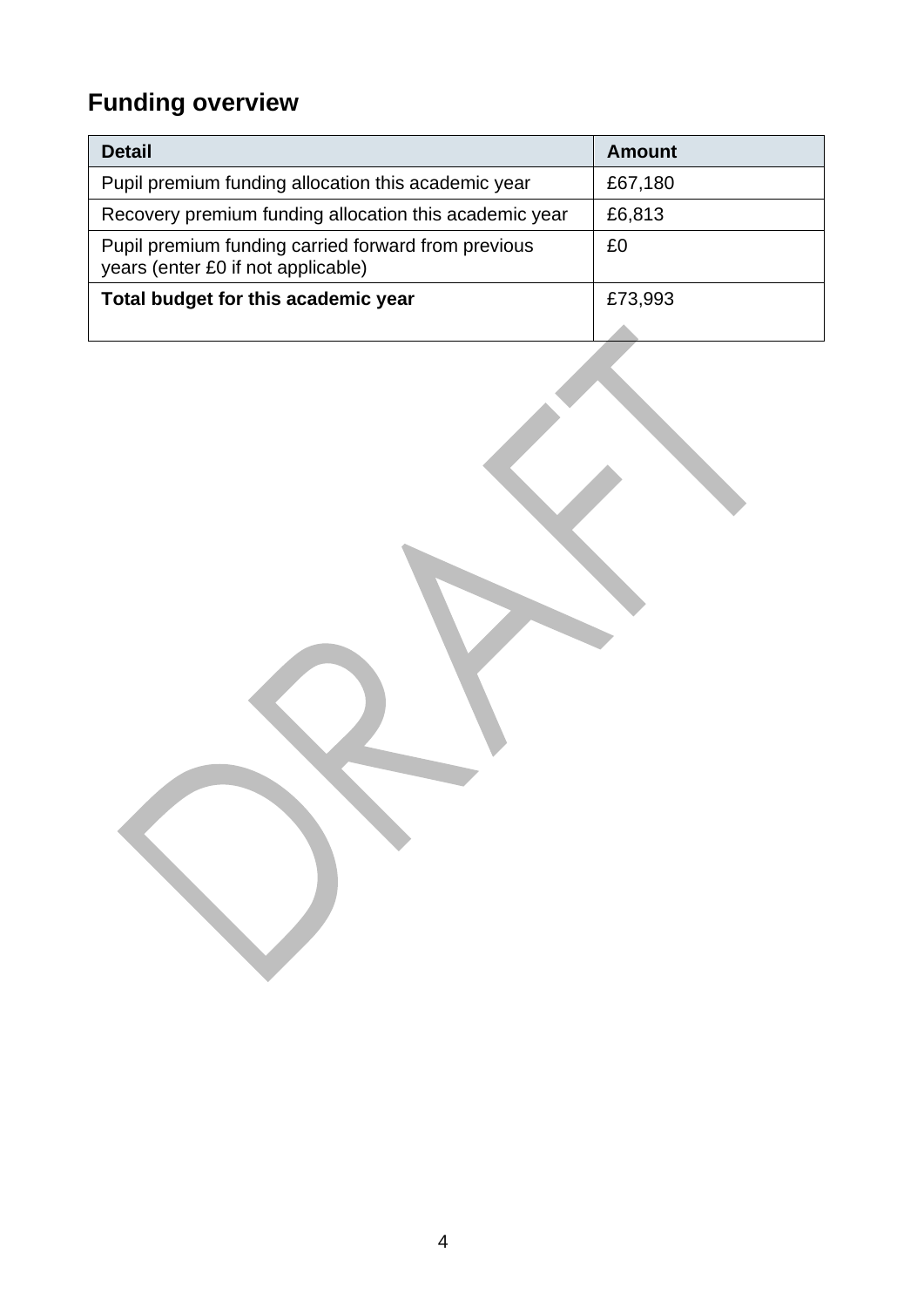# **Part A: Pupil premium strategy plan**

## **Statement of intent**

Our intention is that all pupils, irrespective of their background or the challenges they face, make good progress and achieve high attainment across all subject areas. The focus of our pupil premium strategy is to support disadvantaged pupils to achieve that goal, including progress for those who are already high attainers.

We will consider the challenges faced by vulnerable pupils, such as those who have a social worker and young carers. The activity we have outlined in this statement is also intended to support their needs, regardless of whether they are disadvantaged or not.

High-quality teaching is at the heart of our approach, with a focus on areas in which disadvantaged pupils require the most support. This is proven to have the greatest impact on closing the disadvantage attainment gap and at the same time will benefit the nondisadvantaged pupils in our school. Implicit in the intended outcomes detailed below, is the intention that non-disadvantaged pupils' attainment will be sustained and improved alongside progress for their disadvantaged peers.

Our strategy is also integral to wider school plans for education recovery, notably in its targeted support through the National Tutoring Programme for pupils whose education has been worst affected, including non-disadvantaged pupils.

Our approach will be responsive to common challenges and individual needs, rooted in robust diagnostic assessment, not assumptions about the impact of disadvantage. The approaches we have adopted complement each other to help pupils thrive and flourish both in terms of academic and personal development. To ensure they are effective we will:

- ensure disadvantaged pupils are challenged in the work that they're set
- act early to intervene at the point need is identified
- adopt a whole school approach in which all staff take responsibility for disadvantaged pupils' outcomes and raise expectations of what they can achieve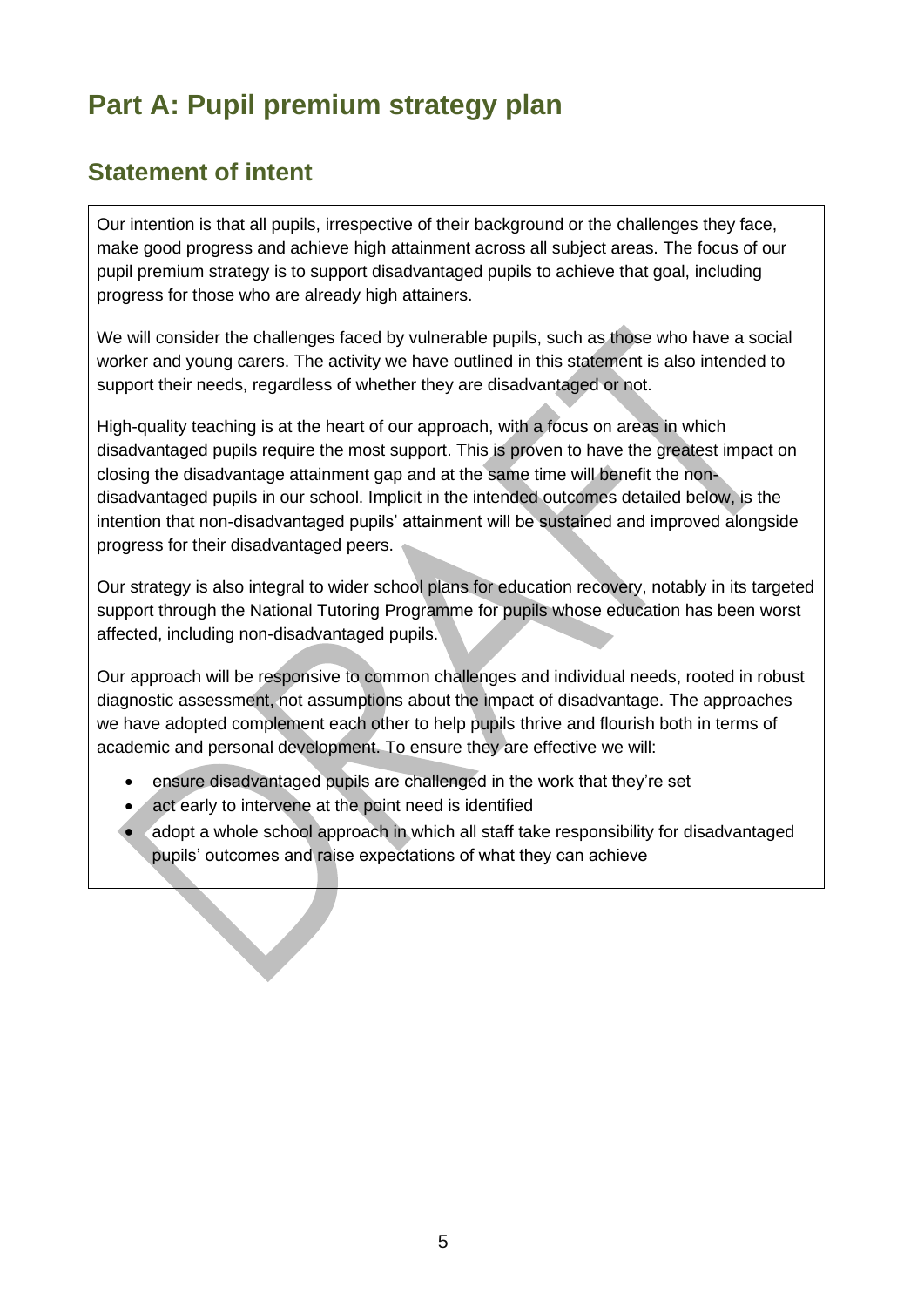# **Challenges**

This details the key challenges to achievement that we have identified among our disadvantaged pupils.

| <b>Challenge</b><br>number | <b>Detail of challenge</b>                                                                                                                                                                                                                                                                                                                                                                                        |
|----------------------------|-------------------------------------------------------------------------------------------------------------------------------------------------------------------------------------------------------------------------------------------------------------------------------------------------------------------------------------------------------------------------------------------------------------------|
| 1                          | Disadvantage pupils at the school are more at risk of not reaching the expected<br>standards and fewer children are likely to be working at greater depth for<br>reading, writing and maths at the end of each academic year and the national<br>tests at each key stage.                                                                                                                                         |
|                            | Attainment on entry / end of EYFS for disadvantaged pupils is well below that<br>of other pupils. 25% or less of pupil premium children achieved GLD over past<br>five years.                                                                                                                                                                                                                                     |
| $\overline{2}$             | Assessments, observations, and discussions with pupils suggest<br>disadvantaged pupils generally have greater difficulties with phonics than their<br>peers. This negatively impacts their development as readers, writing and<br>spelling strategies available across the school.                                                                                                                                |
|                            | In Autumn 2021 93% of pupils achieved the phonics threshold (60% of<br>disadvantaged pupils passed the threshold).                                                                                                                                                                                                                                                                                                |
| 3                          | Assessments, observations and discussions with pupils suggest less<br>disadvantaged pupils generally achieve the expected level for reading at the<br>end of KS1.                                                                                                                                                                                                                                                 |
|                            | Attainment in reading shows that on average 51% of pupils reach expectations<br>at the end of KS1 over the past 5 years, this compares to 85% of all pupils.                                                                                                                                                                                                                                                      |
| 4                          | Research indicates that children from disadvantaged backgrounds have<br>access to less vocabulary than other pupils. At Firfield we believe this to be<br>true. Many disadvantaged children have delayed speech and language, less<br>access to books, conversations and an environment where an extensive<br>vocabulary is used.                                                                                 |
| 5                          | Mental health and wellbeing - Disadvantaged pupils and their families at<br>Firifeld often require support for mental health and wellbeing as well as<br>safeguarding support through Early Help Provision. The schools' DSLs<br>provide some early help support and other Early Help is provided through<br>ChildrenFirst.                                                                                       |
| 6                          | Exemplary behaviour / Metacognition – Some of the disadvantaged pupils at<br>Firfield need more support to self-regulate and manage their own behaviour.<br>Metacognition strategies are also key to support children to understand the<br>learning process. The development of a knowledge rich curriculum and<br>teaching strategies that can support all pupils maximise their learning potential<br>is vital. |
| $\overline{7}$             | Attendance, punctuality and persistent absence (10%) data suggest that the<br>disadvantage pupils do not attend school as regularly as other pupils in the<br>school.                                                                                                                                                                                                                                             |
|                            | Whilst the school consistently has excellent rates of attendance (top 20<br>percentile for both attendance and low persistent absence) the overall<br>absence for disadvantaged is 6.3% which is the $69th$ percentile rank. The<br>persistent absence for disadvantaged is 18.4% which is $64th$ percentile rank.                                                                                                |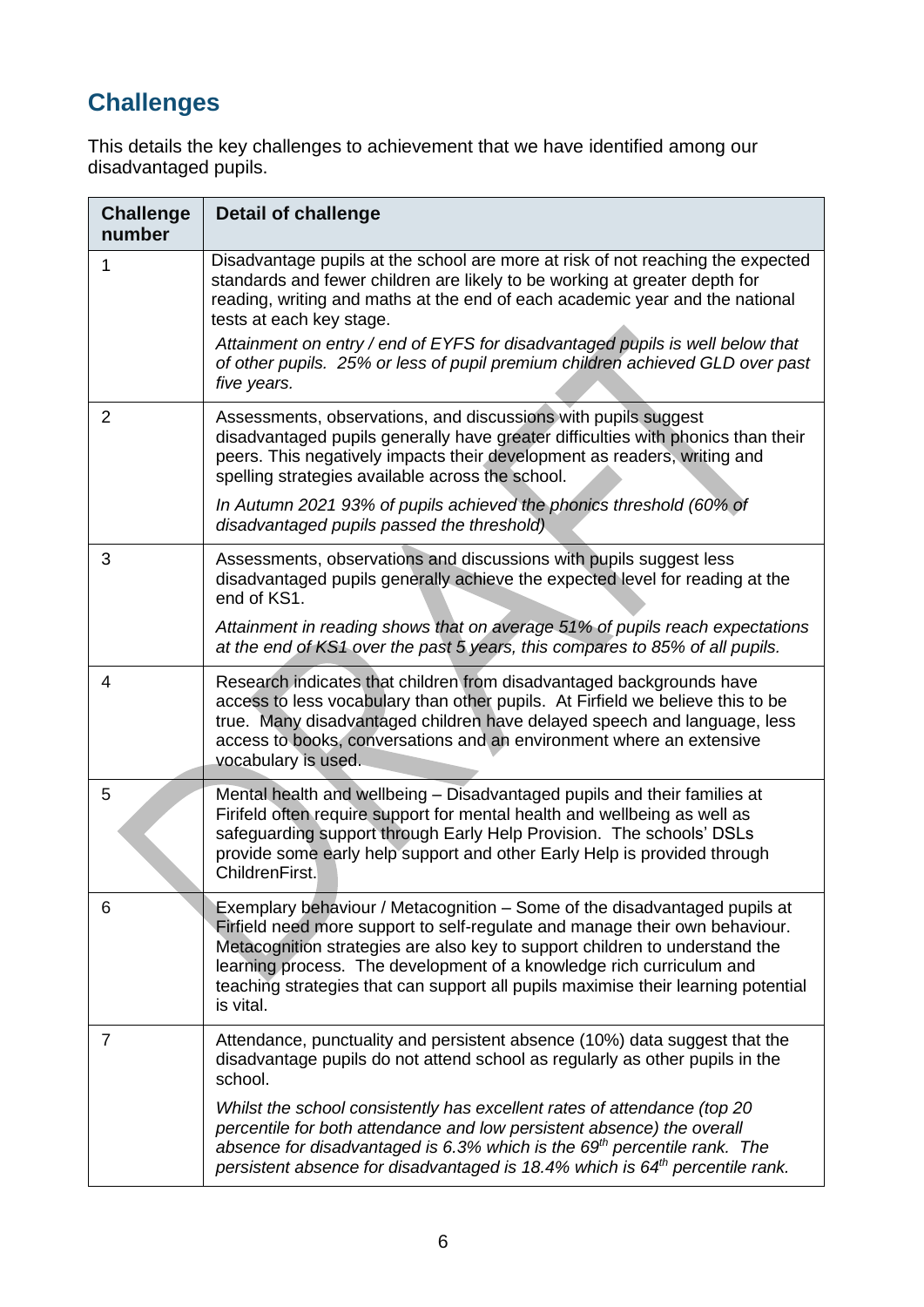## **Intended outcomes**

This explains the outcomes we are aiming for **by the end of our current strategy plan**, and how we will measure whether they have been achieved.

| Intended outcome                                                                                                           | <b>Success criteria</b>                                                                                                                                                                                                                                               |
|----------------------------------------------------------------------------------------------------------------------------|-----------------------------------------------------------------------------------------------------------------------------------------------------------------------------------------------------------------------------------------------------------------------|
| Early intervention ensures<br>that the percentage of pupils<br>achieving end of year                                       | 60% (currently 42% Autumn 2021) of disadvantaged pupils<br>reach the end of year expectations in reading, writing and<br>maths (65% NA) and at the end of KS2                                                                                                         |
| expectations is increased at<br>the end of KS1 and across<br>KS <sub>2</sub>                                               | 65% of disadvantage children reach expectations (last five-<br>year average is 55%).                                                                                                                                                                                  |
|                                                                                                                            | Insight Tracker / Pupil Progress Review meetings used to<br>monitor achievement.                                                                                                                                                                                      |
|                                                                                                                            |                                                                                                                                                                                                                                                                       |
| The school has high<br>expectations for reading and<br>this is a priority for                                              | Disadvantage children read regularly to an adult, listen to<br>stories in school and have a library of key texts to support<br>reading at home.                                                                                                                       |
| disadvantaged pupils who<br>develop a love for reading<br>and a passion for books.                                         | Children develop good comprehension skills through the<br>application of DERIC skills.                                                                                                                                                                                |
| Excellent reading opens<br>doors to the rest of the<br>curriculum.                                                         | 70% (currently 57%, Autumn 2021) of disadvantaged pupils<br>to reach end of year expectations in reading and at the end<br>of KS2 75% of disadvantaged children reach expectations<br>(last five-year average 67%).                                                   |
|                                                                                                                            |                                                                                                                                                                                                                                                                       |
| Children develop a high level<br>of competency in maths                                                                    | All pupils (especially disadvantaged girls) have the<br>confidence to achieve well in maths through the maths<br>mastery approach.                                                                                                                                    |
|                                                                                                                            | In Maths 65% (currently 48%, Autumn 2021) of<br>disadvantaged pupils to reach end of year expectations.                                                                                                                                                               |
| Early language and the<br>development of vocabulary.                                                                       | Phonics provision at the school is improved so that all<br>disadvantaged pupils achieve the Phonics Threshold by<br>2025.                                                                                                                                             |
|                                                                                                                            | Assessments and observations indicate significantly<br>improved oral language among disadvantaged pupils. This is<br>evident when triangulated with other sources of evidence,<br>including engagement in lessons, book scrutiny and ongoing<br>formative assessment. |
|                                                                                                                            | The NELI intervention is used to ensure strong outcomes for<br>all children in Reception and Year 1.                                                                                                                                                                  |
| To achieve and sustain<br>improved wellbeing for all<br>pupils in our school,<br>particularly our disadvantaged<br>pupils. | Sustained high levels of wellbeing from 2024/25<br>demonstrated by:<br>qualitative data from student voice, student and parent<br>surveys and teacher observations                                                                                                    |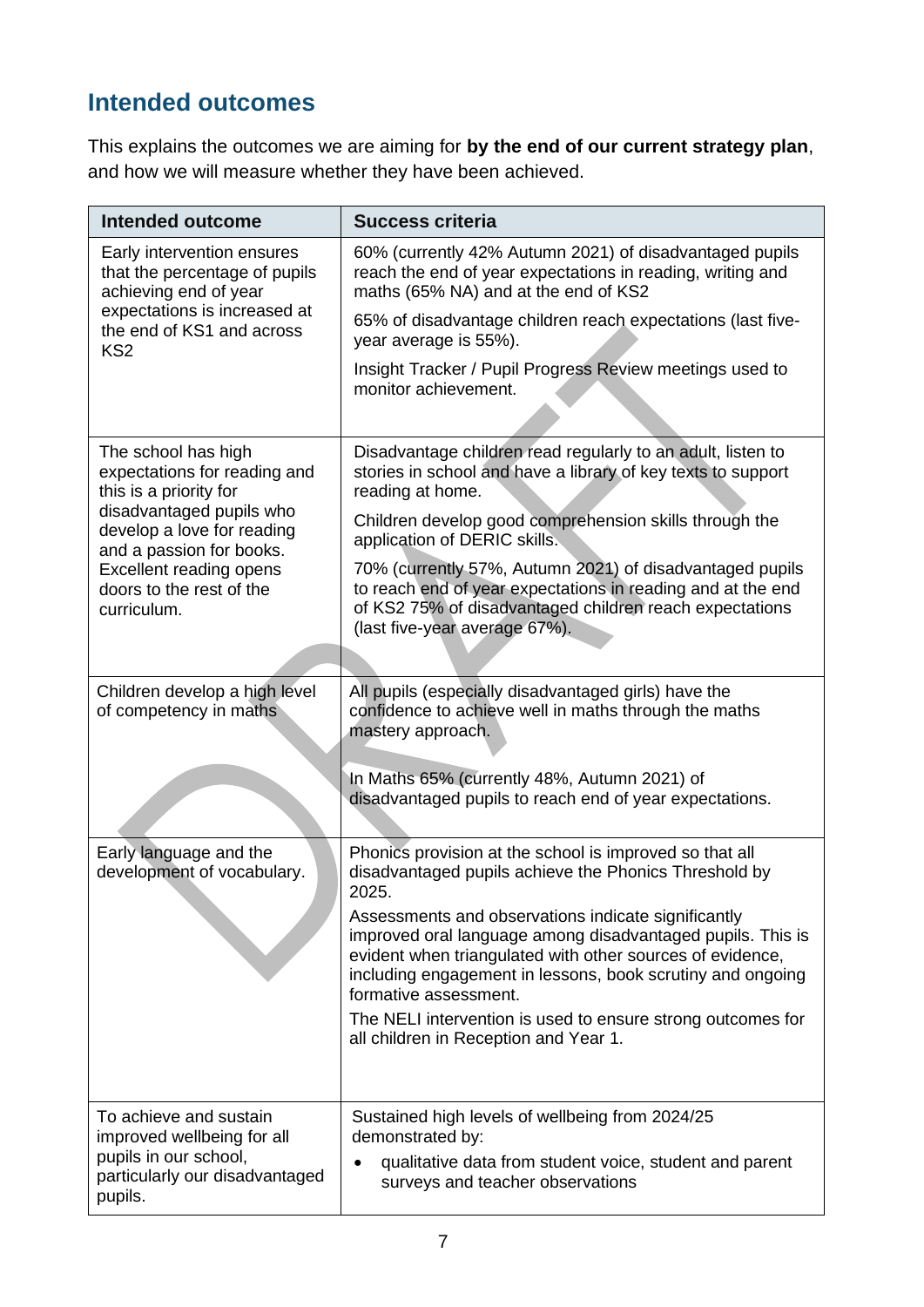|                                                                                                                                                                                                                                                                                     | A significant increase in participation in enrichment<br>activities, particularly among disadvantaged pupils through<br>increased participation and the range of activities we offer<br>as a school.         |
|-------------------------------------------------------------------------------------------------------------------------------------------------------------------------------------------------------------------------------------------------------------------------------------|--------------------------------------------------------------------------------------------------------------------------------------------------------------------------------------------------------------|
|                                                                                                                                                                                                                                                                                     | Children develop the life skills needed to flourish and thrive.                                                                                                                                              |
| Through improvement in<br>Quality first teaching, focusing<br>on metacognition, current<br>research on development of<br>long-term memory and<br>retrieval practice ensure that<br>children have the best tools to<br>retain information and access<br>a knowledge rich curriculum. | Learning walks, subject deep dives, scrutiny of books and<br>discussions with pupils show that pupils are retaining<br>knowledge and are developing a rich base of knowledge.                                |
|                                                                                                                                                                                                                                                                                     | The sequencing of the curriculum allows children to build on<br>knowledge as they progress through the primary curriculum.                                                                                   |
|                                                                                                                                                                                                                                                                                     | Evidence based practice and professional research ensures<br>that staff have quality CPD to drive learning throughout the<br>school.                                                                         |
|                                                                                                                                                                                                                                                                                     | The school is outward looking and the use of the Exemplary<br>leadership programme, national professional qualifications,<br>and expertise within the cluster and in DCC is used to inform<br>best practice. |
| Disadvantaged pupils attend<br>school regularly, they are<br>punctual, and rates of<br>persistent absence are low.                                                                                                                                                                  | Attendance of disadvantaged pupils is in the top quarter<br>nationally (25%) and is close to the attendance of non-<br>disadvantaged.                                                                        |
|                                                                                                                                                                                                                                                                                     | Disadvantaged pupils arrive at school on time and are ready<br>to learn. The number of lates are reduced.                                                                                                    |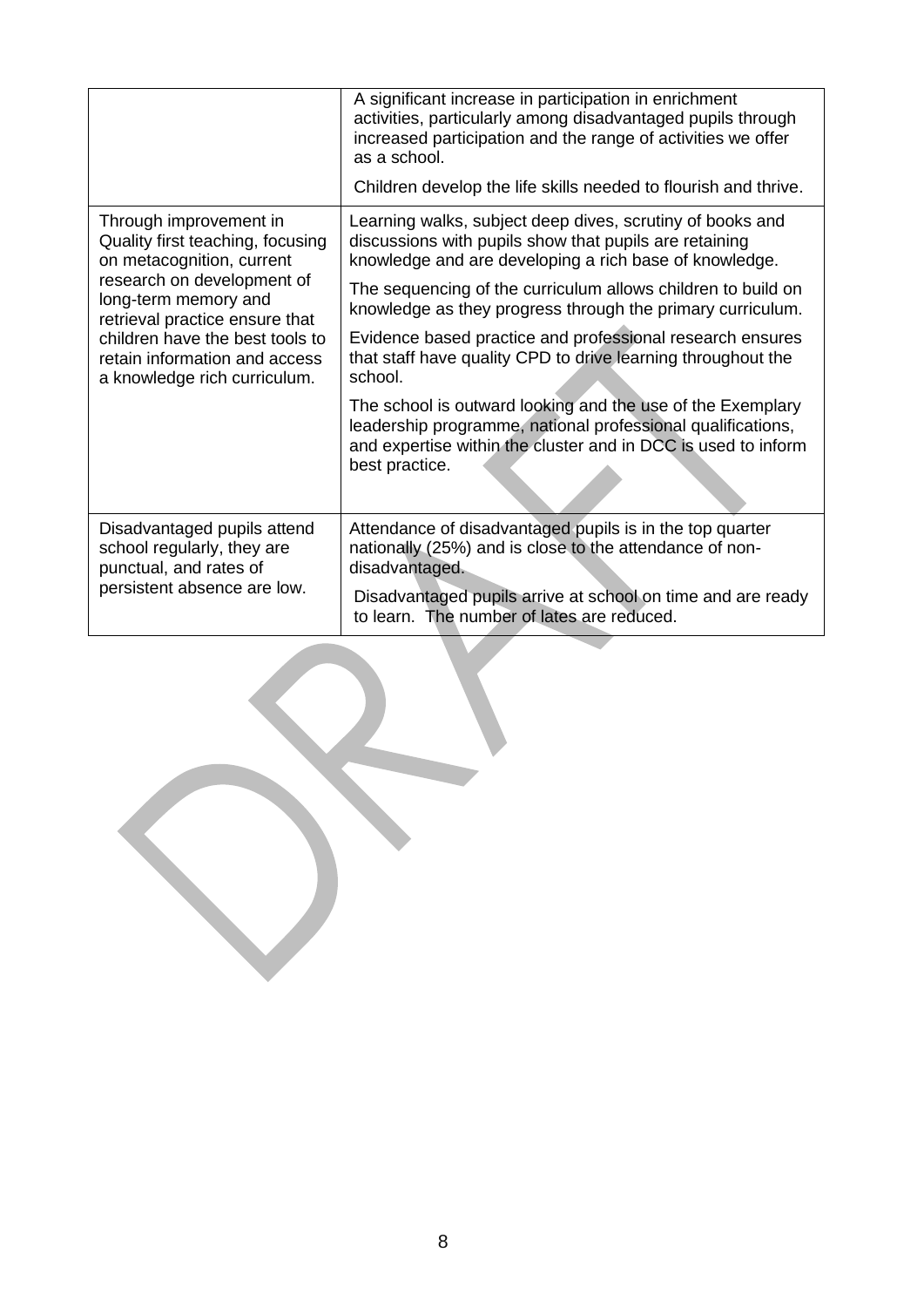### **Activity in this academic year**

This details how we intend to spend our pupil premium (and recovery premium funding) **this academic year** to address the challenges listed above.

#### **Teaching / Whole School**

#### Budgeted cost: **£45,000**

| <b>Activity</b>                                                                                                                                                                                                                                                                                                                                                                                                                             | <b>Evidence that supports</b><br>this approach                                                                                                                                                                                                                                                                                                         | <b>Challenge</b><br>number(s)<br>addressed |
|---------------------------------------------------------------------------------------------------------------------------------------------------------------------------------------------------------------------------------------------------------------------------------------------------------------------------------------------------------------------------------------------------------------------------------------------|--------------------------------------------------------------------------------------------------------------------------------------------------------------------------------------------------------------------------------------------------------------------------------------------------------------------------------------------------------|--------------------------------------------|
| Improvements to the school library including<br>purchasing books to engage boys and pupils<br>from disadvantaged backgrounds in reading,<br>look at use of audio books and technology as a<br>way to support boys - In 2022 prepare bid to<br>Foyle Foundation Funding £10,000, match<br>funded by the school / PTA / WRAP.                                                                                                                 | In 2019 progress for boys<br>reading was -1.6 compared to<br>$+0.1$ for girls.<br>The figure for disadvantaged<br>pupils is shown in the<br>challenges section.                                                                                                                                                                                        | 1,2,3,4                                    |
| Supporting Early Careers teachers who missed<br>out on training and visits to other schools<br>during lockdown.<br>Half day additional time given to support staff<br>early in career. (19 full days cover £3,800)                                                                                                                                                                                                                          | The DfE have already<br>recognised this and<br>supported ECTs who entered<br>the profession this year. As a<br>school we are providing for<br>the previous year.                                                                                                                                                                                       | 1,2,3,4,6                                  |
| Embedding dialogic activities across the<br>school curriculum. These can support pupils<br>to articulate key ideas, consolidate<br>understanding and extend vocabulary.<br>We will purchase resources and fund ongoing<br>teacher training and release time.<br><b>NELI</b> (Nuffield Early Language Intervention)<br>Early Year intervention through the Nuffield<br>Language Development Programme<br>Cost of HLTA (1 day a week, £4,700) | There is a strong evidence<br>base that suggests oral<br>language interventions,<br>including dialogic activities<br>such as high-quality<br>classroom discussion, are<br>inexpensive to implement<br>with high impacts on reading:<br>Oral language interventions  <br><b>Toolkit Strand   Education</b><br><b>Endowment Foundation</b><br><b>EEF</b> | 4                                          |
| Purchase of a DfE validated Systematic<br>Synthetic Phonics programme to secure<br>stronger phonics teaching for all pupils.<br>Training for staff to deliver phonics. £5,000                                                                                                                                                                                                                                                               | Phonics approaches have a<br>strong evidence base that<br>indicates a positive impact on<br>the accuracy of word reading<br>(though not necessarily<br>comprehension), particularly<br>for disadvantaged pupils:                                                                                                                                       | 1,2,3                                      |
| Improve the quality of social and emotional<br>(SEL) learning.                                                                                                                                                                                                                                                                                                                                                                              | There is extensive evidence<br>associating childhood social<br>and emotional skills with                                                                                                                                                                                                                                                               | 5                                          |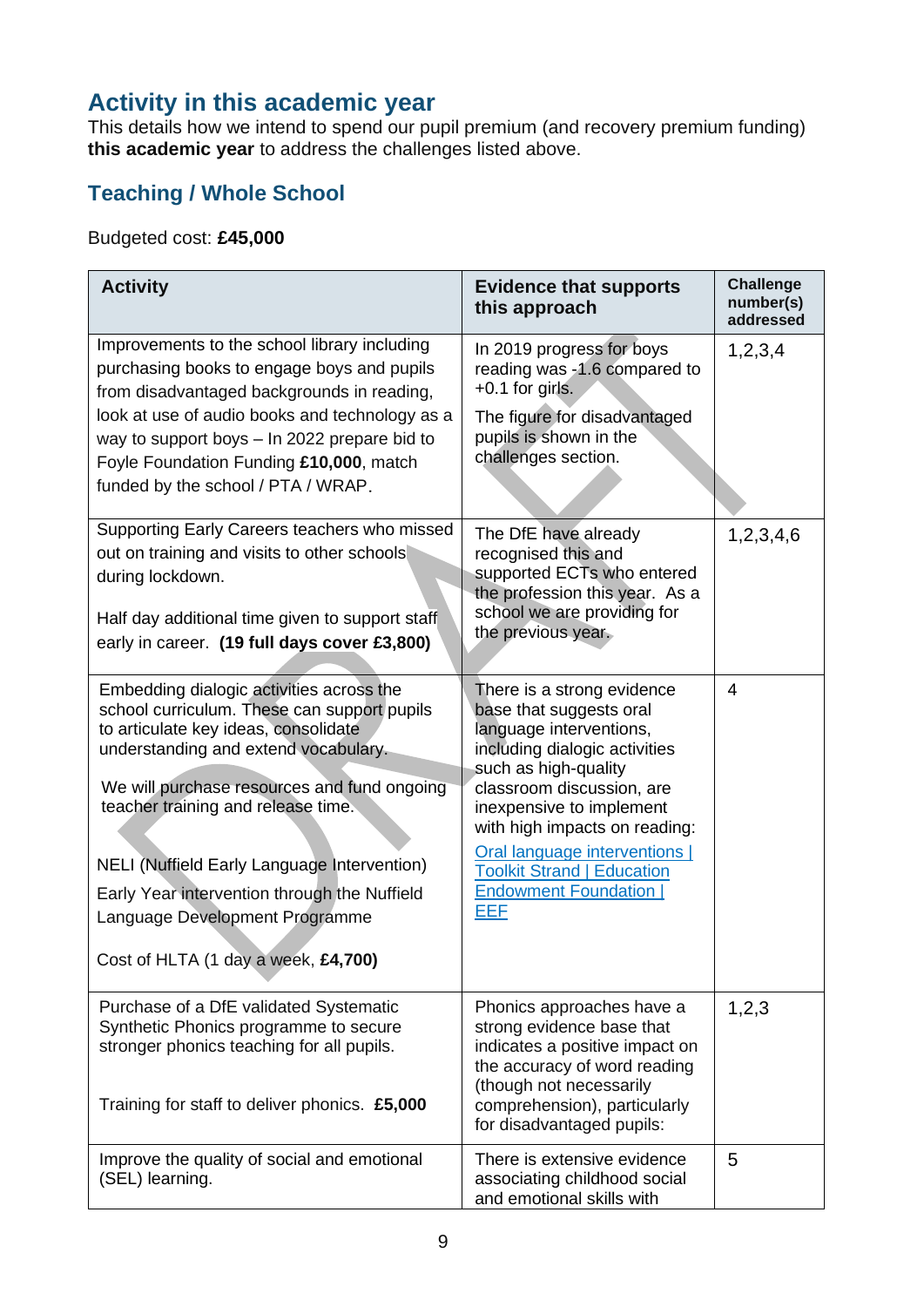| Senior mental health training for member of<br>SLT.<br>Refresher training for current mental health<br>leads. £0<br>Train 2 additional mental health leads. £500<br>Whole school mental health training.<br>Purchase wellbeing package from the Art of<br>Being Brilliant. £5,000 (resources to support<br>staff). | improved outcomes at school<br>and in later life (e.g.,<br>improved academic<br>performance, attitudes,<br>behaviour and relationships<br>with peers):<br><b>EEF Social and Emotional</b><br>Learning.pdf(educationendow<br>mentfoundation.org.uk) |                |
|--------------------------------------------------------------------------------------------------------------------------------------------------------------------------------------------------------------------------------------------------------------------------------------------------------------------|----------------------------------------------------------------------------------------------------------------------------------------------------------------------------------------------------------------------------------------------------|----------------|
| Mapping of Mental health and wellbeing<br>(Universal, Targeted and Individual) support for<br>both staff and pupils                                                                                                                                                                                                |                                                                                                                                                                                                                                                    |                |
| Access to technology to support developing<br>confidence in maths and Computing<br>curriculum (Coding Club)<br>School to invest in Apps to be used on DfE                                                                                                                                                          | The school received 17<br>laptops to support learning for<br>Pupil Premium Children<br>(2020/21). An additional 9<br>computers were issued to                                                                                                      | $\overline{1}$ |
| laptops issued for disadvantaged pupils<br>e.g. TTRS                                                                                                                                                                                                                                                               | school (Feb 22).<br>These computers have been                                                                                                                                                                                                      |                |
| TA directed time to support gaps in numeracy.<br>Supporting pupils through First Class Number<br>and General TA support.<br>Year groups 1-6 (2 afternoons per week)<br>$4x6=24 \times 39 = £16,000$                                                                                                                | used to support remote<br>learning during lockdown but<br>will be used to support coding<br>club (loaning out to<br>disadvantaged pupils) and to<br>support maths.                                                                                 |                |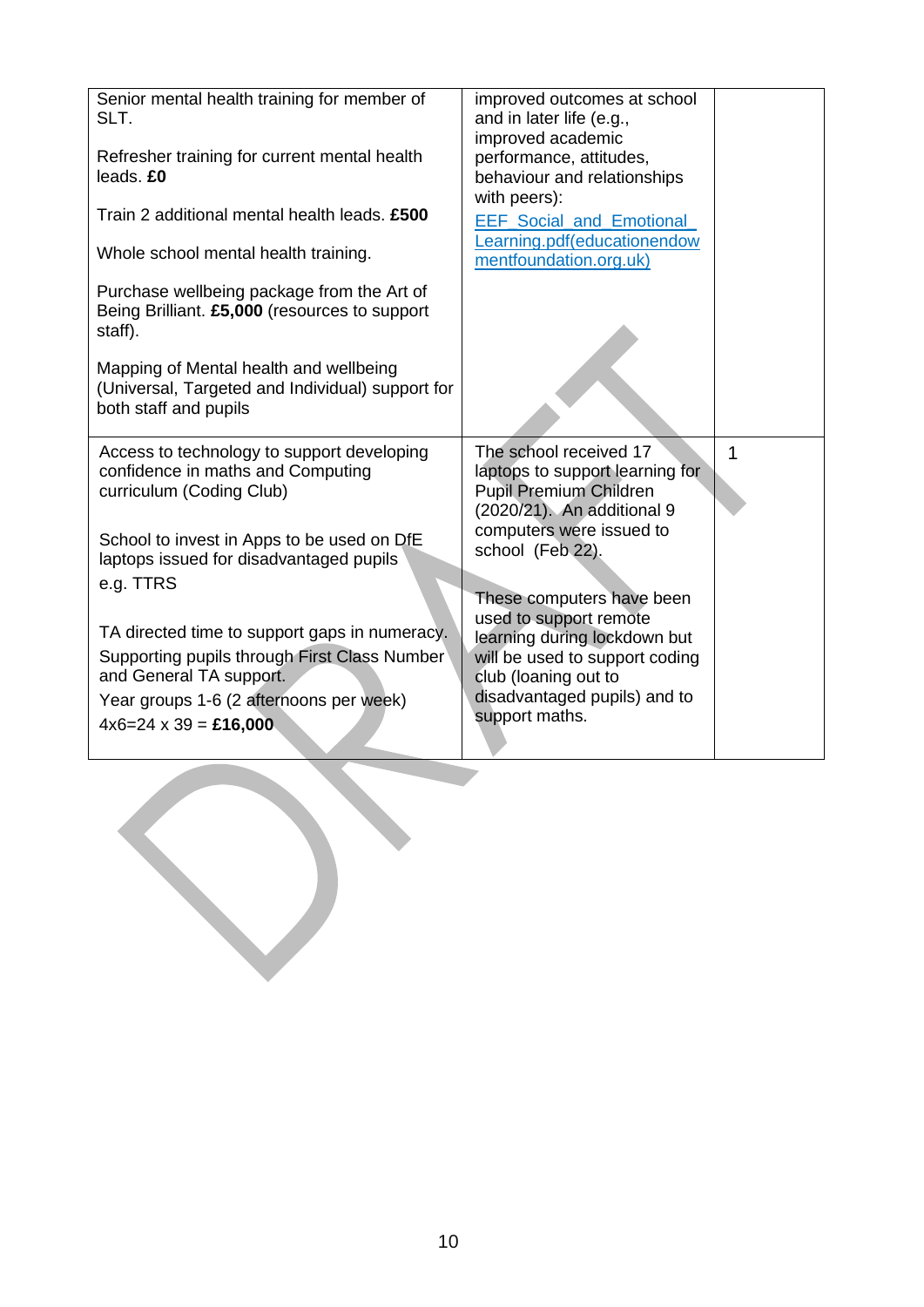## **Targeted academic support**

Budgeted cost: **£51,500**

| <b>Activity</b>                                                                                                                                                                                                                                                                                                                   | <b>Evidence that supports this</b><br>approach                                                                                                                                                          | <b>Challenge</b><br>number(s)<br>addressed |
|-----------------------------------------------------------------------------------------------------------------------------------------------------------------------------------------------------------------------------------------------------------------------------------------------------------------------------------|---------------------------------------------------------------------------------------------------------------------------------------------------------------------------------------------------------|--------------------------------------------|
| Additional support for current Year 1 as<br><b>EYFS and Preschool experience</b><br>affected by Covid-19.<br>HLTA employed to support year group.<br>£9,500                                                                                                                                                                       | Tuition targeted at specific needs<br>and knowledge gaps can be an<br>effective method to support low<br>attaining pupils or those falling<br>behind, both one-to-one:<br>One to one tuition <b>EER</b> | 1, 5, 6                                    |
| Engaging with the National Tutoring<br>Programme to provide a blend of tuition,<br>mentoring and school-led tutoring for<br>pupils whose education has been most<br>impacted by the pandemic. A significant<br>proportion of the pupils who receive<br>tutoring will be disadvantaged, including<br>those who are high attainers. | (educationendowmentfoundation.<br>org.uk)<br>And in small groups:<br><b>Small group tuition   Toolkit Strand</b><br><b>Education Endowment</b><br><b>Foundation   EEF</b>                               | 1, 2, 3, 4                                 |
| Train a group of teaching assistants to<br>be able to support National Tutoring<br>Programme.                                                                                                                                                                                                                                     | 3 x 2 hours weekly (25% of cost)<br>Cost £1,200 (inc training costs)                                                                                                                                    |                                            |
| Deputy and Assistant Headteachers not<br>to have classroom responsibilities to<br>support year groups or specific groups<br>affected by Covid-19.<br>AT (Year 4 and 5) RT (Year 1 and 3)<br>Additional 0.4 teacher employed to                                                                                                    | Cost £16,100<br><b>Cost £9,700</b>                                                                                                                                                                      |                                            |
| support Year 6.                                                                                                                                                                                                                                                                                                                   |                                                                                                                                                                                                         |                                            |
| The development of inference skills in<br>reading and widening reading activities<br>and experiences for pupils will assist in<br>removing barriers to reading<br>comprehension and improve reading<br>outcomes.                                                                                                                  | EEF suggests very high impact<br>and very low cost (Plus 6 months<br>potential impact). Extensive<br>evidence to support this.<br><b>Reading comprehension</b><br>strategies   EEF                      | 1, 2, 3, 4                                 |
| Purchase books for disadvantaged<br>pupils to have a collection of quality<br>texts. £2,500<br>Accelerated Reading used to support<br>reading of disadvantaged. £2,500                                                                                                                                                            | (educationendowmentfoundatio<br>n.org.uk)                                                                                                                                                               |                                            |
| To develop the resources to support<br>children that have sensory needs.<br>Design and resource a muti-sensory<br>room, John's Garden and other<br>resources to support sensory needs.<br>£10,000                                                                                                                                 | High percentage of disadvantaged<br>pupils have SEND 25% compared<br>to 19.8% nationally and 9.1%<br>have an EHCP compared to 6.4%<br>nationally.                                                       | 5, 6, 7                                    |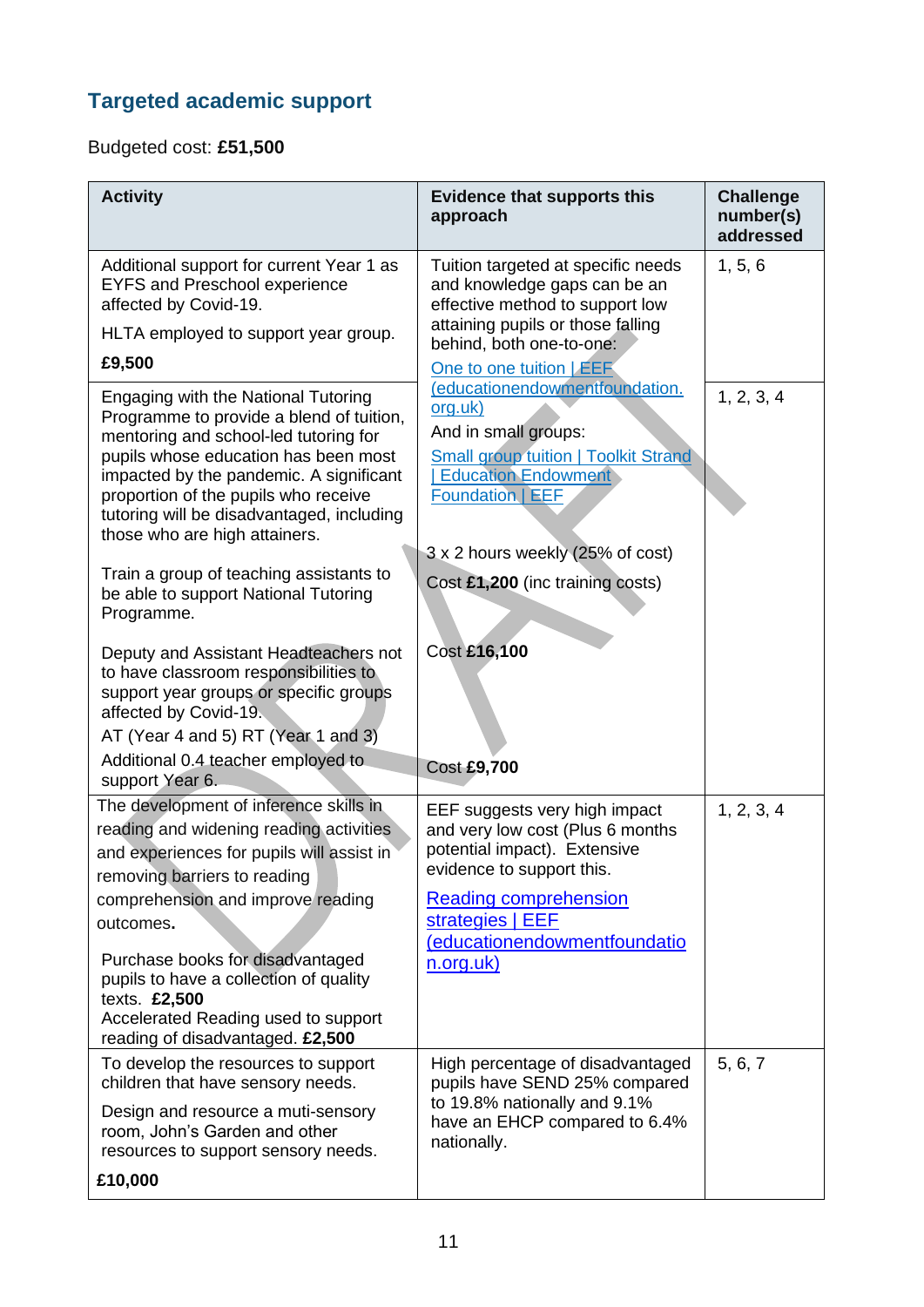## **Wider strategies**

#### Budgeted cost: **£49,830**

| <b>Activity</b>                                                                                                                                                                                                                                                                                                                                                                                                                                                                                                                           | <b>Evidence that supports this</b><br>approach                                                                                                                                                                                                                                                                                                                                                                                                                                                    | <b>Challenge</b><br>number(s)<br>addressed |
|-------------------------------------------------------------------------------------------------------------------------------------------------------------------------------------------------------------------------------------------------------------------------------------------------------------------------------------------------------------------------------------------------------------------------------------------------------------------------------------------------------------------------------------------|---------------------------------------------------------------------------------------------------------------------------------------------------------------------------------------------------------------------------------------------------------------------------------------------------------------------------------------------------------------------------------------------------------------------------------------------------------------------------------------------------|--------------------------------------------|
| Whole staff training on behaviour<br>management approaches with the aim<br>of developing our school ethos and<br>improving behaviour across school.<br><b>Exemplary Leadership Programme</b><br>CPD for staff on supporting children with<br>challenging behaviour.<br>Level 2 Team Teach Training for key<br>staff $(8 \times £150) = £1,200$<br>Level 2 Team Teach Training for TAs<br>$(24 \text{ TAs}) = \pounds2,200$<br>NPQ Training for Middle Leader in<br>Behaviour and Culture £800 release.<br>ELP £1,800 (3x£600 DfE Subsidy) | Both targeted interventions and<br>universal approaches can have<br>positive overall effects:<br><b>Behaviour interventions   EEF</b><br>(educationendowmentfoundation.or<br><u>g.uk)</u><br>Team Teach is an accredited<br>positive behaviour training course<br>to provide a holistic approach to<br>managing behaviour for individuals<br>and organisations working with<br>children. Used to build strong<br>relationships and transform<br>challenging situations into positive<br>outcomes. | 5, 6                                       |
| Early Help Offer<br>Leadership time to support EHA<br>15 days total £5,000<br>ChildrenFirst support<br>Currently £7966.20 (£8,603.60 in 2022),<br>proposal to increase support for 5<br>families rather than 3 (£11,980) for April<br>2022 budget.                                                                                                                                                                                                                                                                                        | Statutory guidance in each nation of<br>the UK highlights the importance of<br>providing early intervention, rather<br>than waiting until a child or family's<br>situation escalates (Department for<br>Education (DfE), 2018; Department<br>of Health, Social Services and<br>Public Safety, 2017; Scottish<br>Government, 2021; Wales<br>Safeguarding Procedures Project<br>Board, 2020)                                                                                                        | 5, 6, 7                                    |
| Improve the quality of social and<br>emotional (SEL) learning.<br>Pupils will be able to deal more<br>effectively with emotional and social<br>difficulties through the high-quality<br>support and intervention from well<br>trained, experienced staff at Nurture Club<br>/ Star Club sessions<br>Nurture training for 2 x TAs<br>TA support for 15 hours x 39 weeks<br>£8,850<br>Boxhall Profiles to be completed for all                                                                                                              | There is extensive evidence<br>associating childhood social and<br>emotional skills with improved<br>outcomes at school and in later life<br>(e.g., improved academic<br>performance, attitudes, behaviour<br>and relationships with peers):<br><b>EEF</b> Social and Emotional Learni<br>ng.pdf(educationendowmentfounda<br>tion.org.uk)                                                                                                                                                         | 5, 6, 7                                    |
| disadvantaged pupils. £1,000                                                                                                                                                                                                                                                                                                                                                                                                                                                                                                              |                                                                                                                                                                                                                                                                                                                                                                                                                                                                                                   |                                            |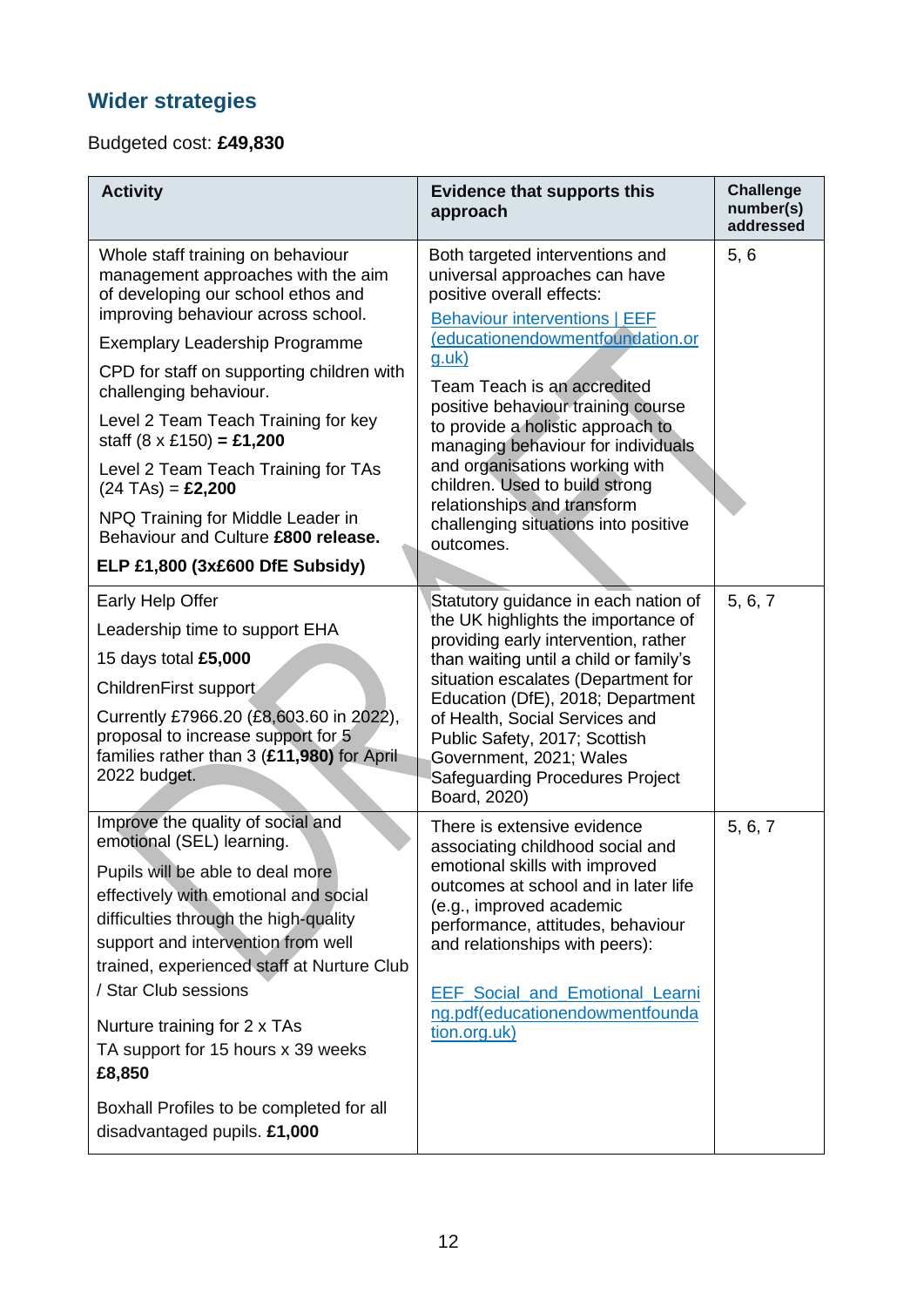| Embedding principles of good practice<br>set out in the DfE's Improving School<br>Attendance advice.<br>This will involve training and release<br>time for staff to develop and implement<br>new procedures and appointing<br>attendance/support officers to improve<br>attendance.                                                             | The DfE guidance has been<br>informed by engagement with<br>schools that have significantly<br>reduced levels of absence and<br>persistent absence.                                                            | $\overline{7}$ |
|-------------------------------------------------------------------------------------------------------------------------------------------------------------------------------------------------------------------------------------------------------------------------------------------------------------------------------------------------|----------------------------------------------------------------------------------------------------------------------------------------------------------------------------------------------------------------|----------------|
| Leadership Time $-6$ days across the<br>year for attendance plus EHA £2,000<br>(see above)                                                                                                                                                                                                                                                      |                                                                                                                                                                                                                |                |
| Pupils will have enjoyed access to<br>additional extra-curricular opportunities,<br>widening their own experiences and<br>interests beyond school and increase<br>their range of skills and aspirations. This<br>includes Arts clubs (music, drama and<br>art).<br>£2,000 First Grade Sports<br>£5,000 TA support to run clubs after<br>school. | The EEF suggests that participation<br>in Arts clubs has a low cost with<br>moderate evidence (plus 3 months<br>impact)<br><b>Arts participation   EEF</b><br>(educationendowmentfoundation<br><u>.org.uk)</u> | 1, 5, 6, 7     |
| STEM sessions to support<br>disadvantaged girls to have an interest in<br>Science, technology and maths. 10<br>week programme for 10-14 children from<br>Year 4-6 at Trent College.<br>Cost 1/4 day cover x 30 £1,800                                                                                                                           |                                                                                                                                                                                                                |                |
| Contingency fund for acute issues.<br>£1,500                                                                                                                                                                                                                                                                                                    | Based on our experiences and<br>those of similar schools to ours, we<br>have identified a need to set a<br>small amount of funding aside to<br>respond quickly to needs that have<br>not yet been identified.  | All            |

### **Total budgeted cost: £146,330**

## **Large budget carry forward used to support gaps due to Covid-19 from**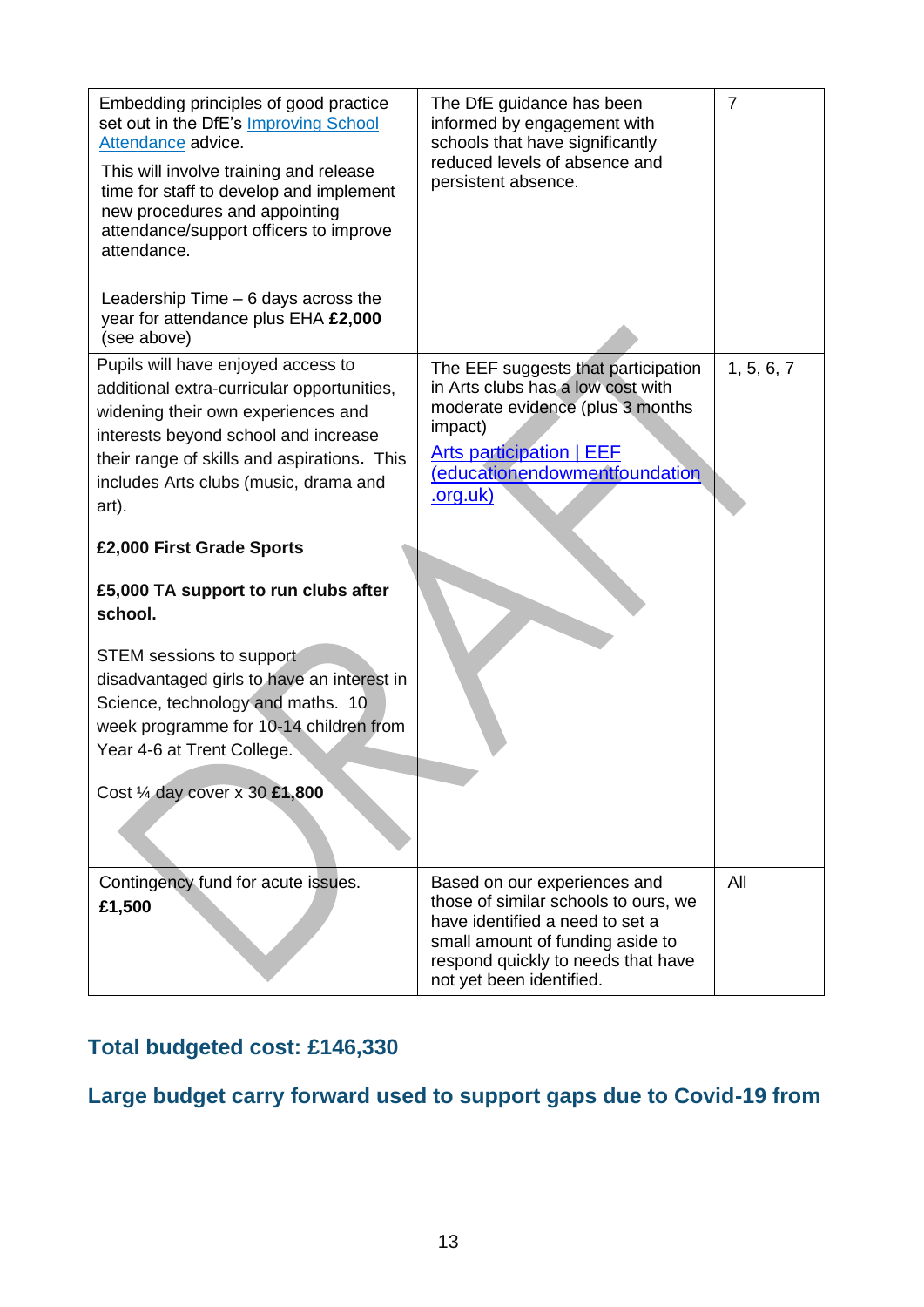# **Part B: Review of outcomes in the previous academic year**

## **Pupil premium strategy outcomes**

This details the impact that our pupil premium activity had on pupils in the 2020 to 2021 academic year.

Catch Up funding and Pupil Premium funding was used to support reading, writing and maths and phonic intervention with children who had moved to Year 1,2 & 4 (September 2020). The impact of this ensured that 85% of pupils reached the phonics threshold in 2020 (above the national average of 78.3%) and 93% reached the threshold in 2021 (well above the national average of 79.4%).



Your school's Year 2 expected standard percentage has increased by 8.0% from 85.0% in 2019/20 to 93.0% in 2020/21.

This is equivalent to approximately 5 more pupils achieving the expected standard in 2020/21 compared to 2019/20.

Your school's average Year 2 expected standard percentage for the last 3 academic year(s) is 85.2%.

For a full review of outcomes for 2020/21 see reviewed plan and reviewed Pupil Premium Statement 2021